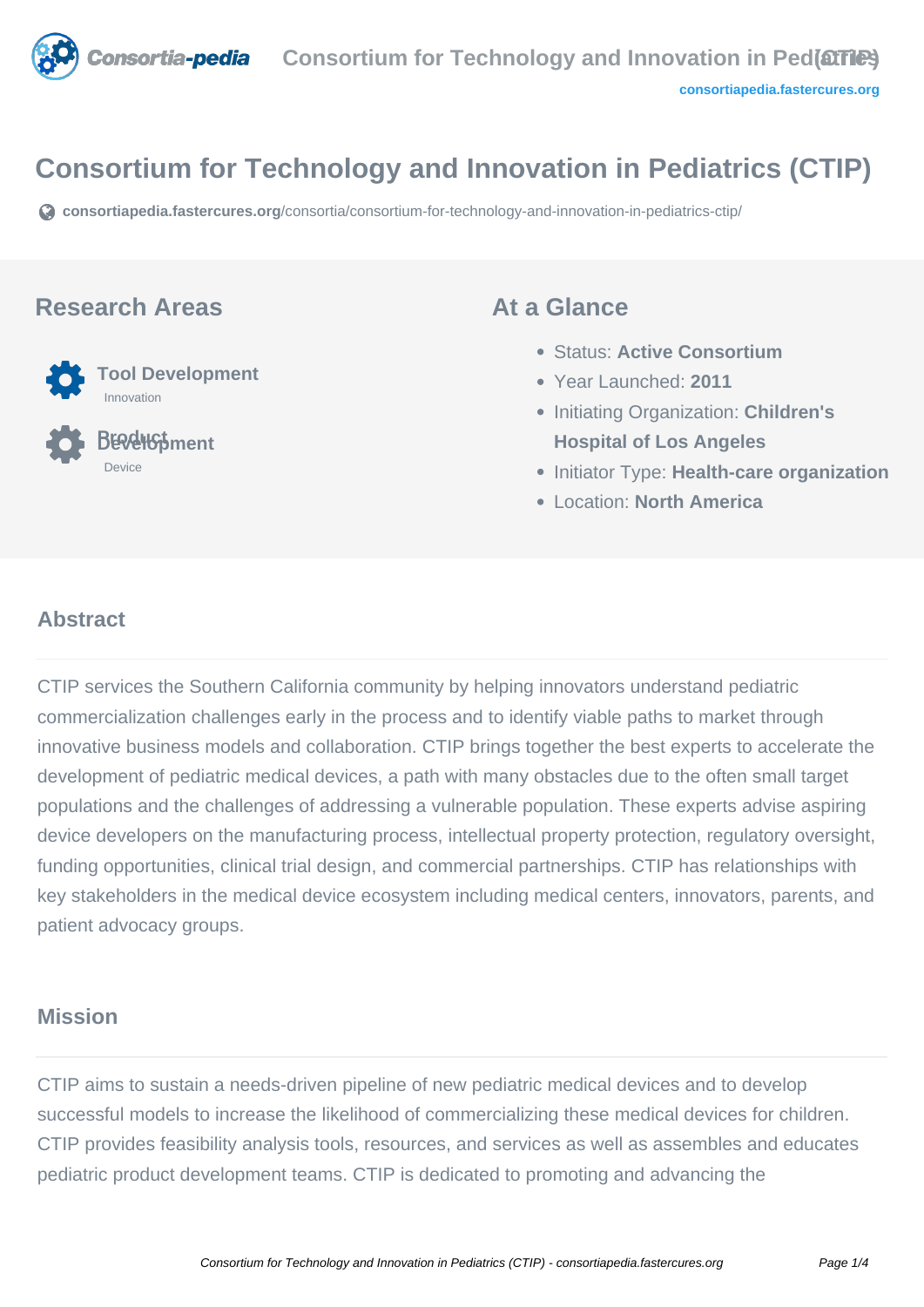

#### **Consortia-pedia** Consortium for Technology and Innovation in Ped(arrical **[consortiapedia.fastercures.org](http://consortiapedia.fastercures.org/)**

commercialization of pediatric medical devices by serving innovators and companies and by engaging clinicians, engineers, patients, and the business community in the process of assessment and development of novel technologies related to pediatric care. CTIP continually seeks to build its relationships with a variety of stakeholders, such as the medical device industry, medical centers, innovators, parents, and patient advocacy groups. CTIP has supported nearly 100 pediatric device projects since its inception. Today, CTIP's active portfolio includes more than 30 technologies and pediatric medical devices.

# **Consortium History**

CTIP was established in 2011 to support and foster collaboration in pediatric device and technology development.

# **Financing**

Since 2013, CHLA (Children's Hospital of Los Angeles) received grant support from the U.S. Food and Drug Administration (FDA) as a pediatric device consortium to advance pediatric device development and enable CTIP to function as a pediatric device accelerator. CTIP works closely with CHLA's Office of Sponsored Programs and its foundation to identify relevant external funding opportunities for projects, including funding through the National Institutes of Health, National Science Foundation, private industry, and foundations. You can access a number of internal funding resources for clinical and translational projects to help transfer your inventions to industry and/or to create startups based on your technology. USC and CHLA internal funding sources total over \$3 million annually.

# **Intellectual Property**

CTIP's affiliates (e.g. USC Stevens Institute for Innovation for USC-based inventors, CHLA Office of Technology Transfer for CHLA-based inventors) can help you understand the IP landscape relative to your device and assess its general freedom to operate in the field. IP strategies include working around prior art, challenging existing patents, obtaining licenses, or avoiding wasted investment. Click [here](http://www.scctip.org/resource-intelectual-property) for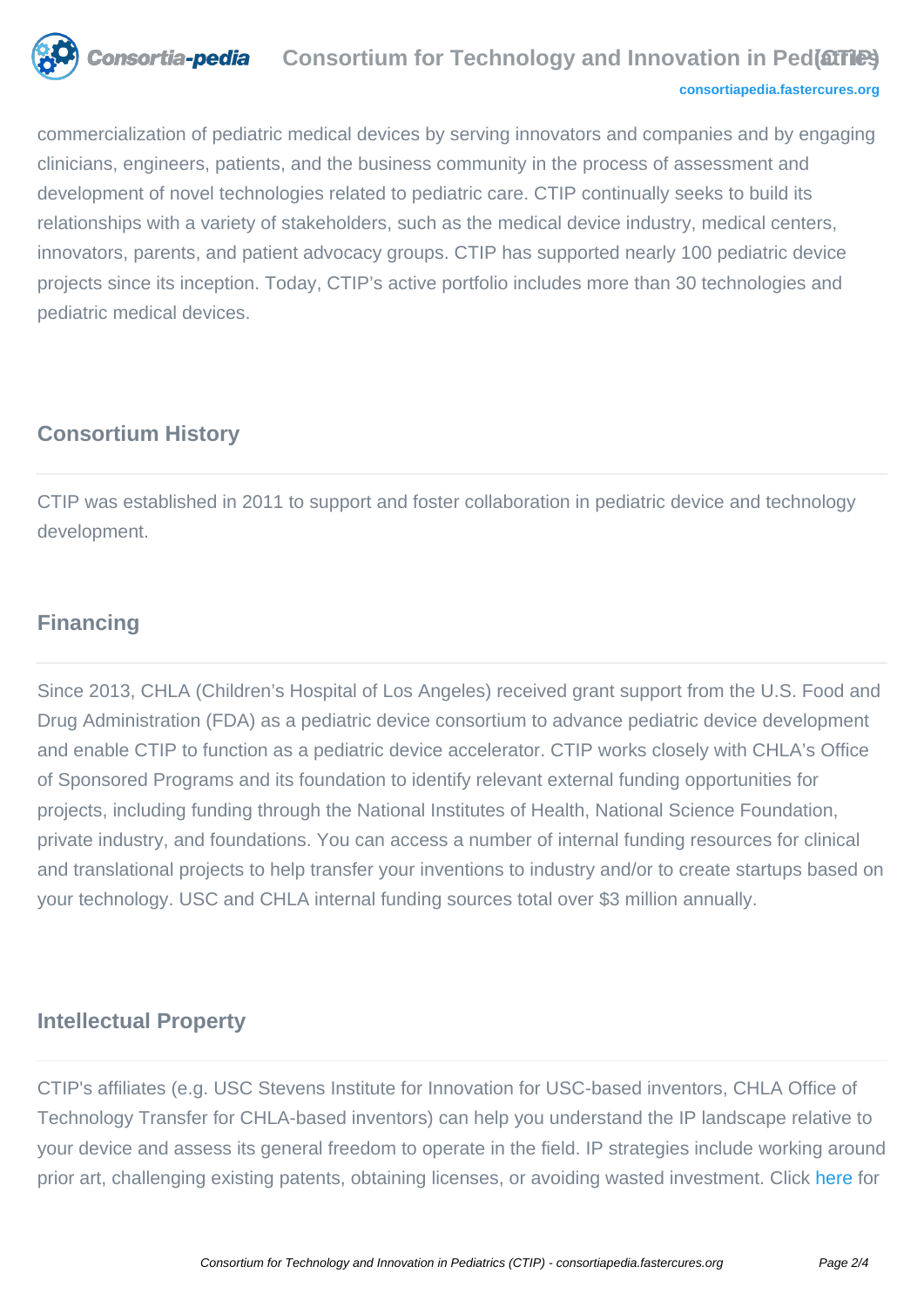

information relating to IP and patient resources

## **Data Sharing**

All rights to inventions, whether patentable or not, conceived or first actually reduced to practice by one or more applicants will belong to those submitter. Inventorship is decided between and among the team members involved with a given invention. Team members agree to negotiate in good faith the disposition of joint invention.

# **Impact/Accomplishment**

For Information on recent CTIP projects, click [here](http://www.scctip.org/new-page/)

# **Links/Social Media Feed**

Homepage http://www.scctip.org/

# **Points of Contact**

Children's Hospital Los Angeles 4650 Sunset Blvd. Mailstop #84 Los Angeles, CA 90027

# **Sponsors & Partners**

Children's Hospital of Los Angeles University of Southern California